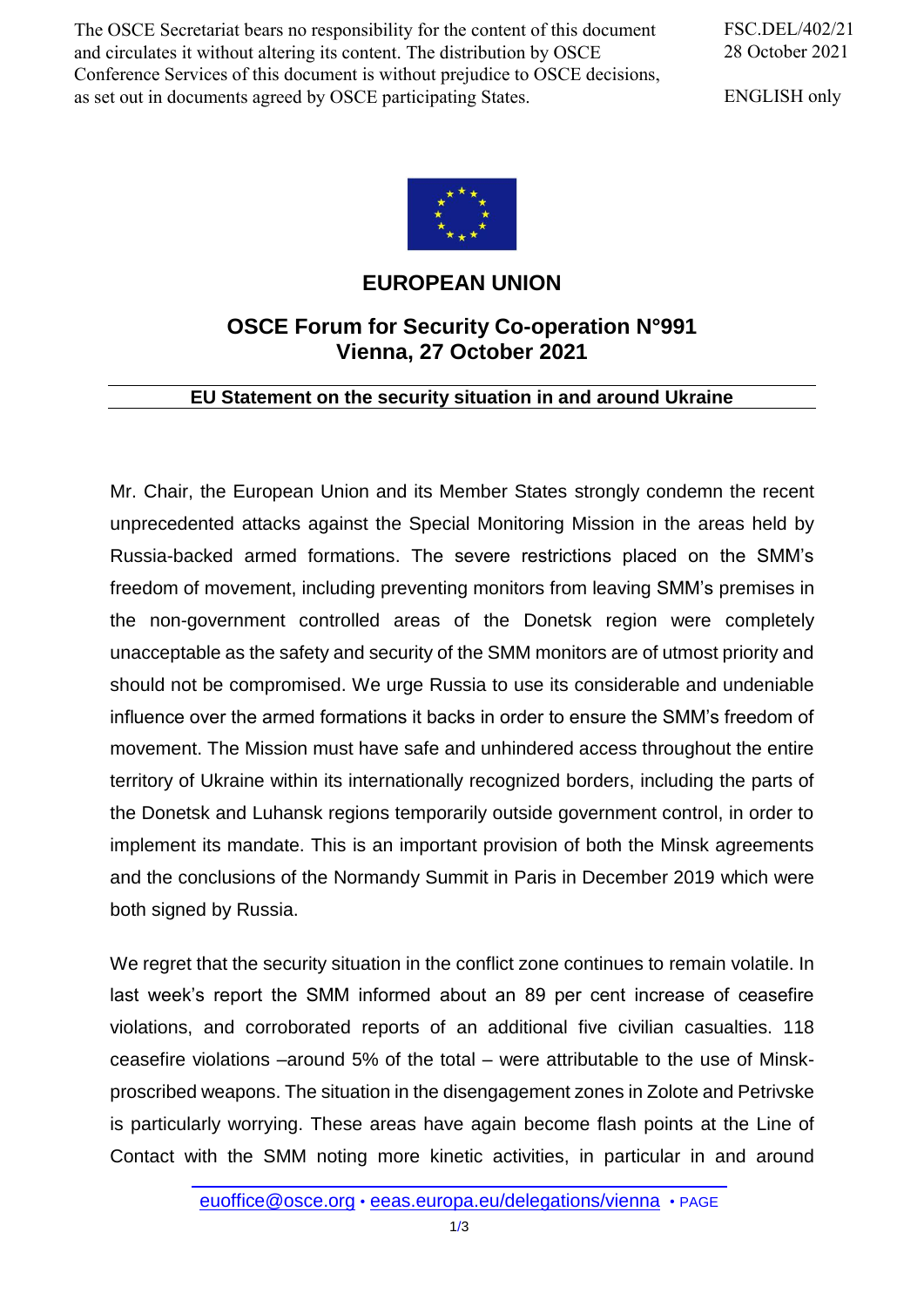Petrivske. It is crucial to avoid further escalations. We reiterate that the ceasefire can be preserved if both sides abide by the additional measures agreed in July 2020.

We fully support continued international diplomatic efforts within the Normandy format and the Trilateral Contact Group, which are aimed at reaching a political solution to the conflict in full respect of Ukraine's sovereignty and territorial integrity within its internationally recognized borders. We call on both sides to implement the Minsk agreements in their entirety and underscore Russia's responsibility, as a party to the conflict, in this regard. We recall that the commitments made at the Paris Normandy Summit in December 2019, including new disengagement areas, de-mining zones and new entry-exit checkpoints are still not implemented. Ukraine has demonstrated its willingness to move ahead on these issues. We call on the other side to do likewise.

Mr. Chair, we remain firm in our call on all sides to swiftly and fully implement the Minsk agreements and honour their commitments in full in order to achieve a sustainable political solution to the conflict in line with OSCE principles and commitments. Respect for these principles and commitments must be restored. We underline Russia's responsibility in this regard and once again call on Russia to use its considerable influence over the armed formations it backs to meet these commitments in full. We reiterate our deep concern about the presence of military equipment and personnel from Russia in the conflict zone. We call on Russia to immediately stop providing financial and military support to the armed formations. The ceasefire must be respected. All Minsk-regulated weapons must be withdrawn. All foreign armed formations, military equipment and mercenaries must be removed from Ukraine. Reestablishing full Ukrainian control over its state border is essential.

We recall our unwavering support to the sovereignty, territorial integrity, unity and independence of Ukraine within its internationally recognised borders and call upon Russia to do likewise. We urge Russia to recognise these fundamental principles that it has itself invoked many times and to contribute, by acts and public pronouncements, to stabilising the situation and reversing moves that contravene these principles. We strongly condemn the clear violation of Ukrainian sovereignty and territorial integrity by acts of aggression by the Russian armed forces since February 2014 and the illegal annexation of the Autonomous Republic of Crimea and the city of Sevastopol to the